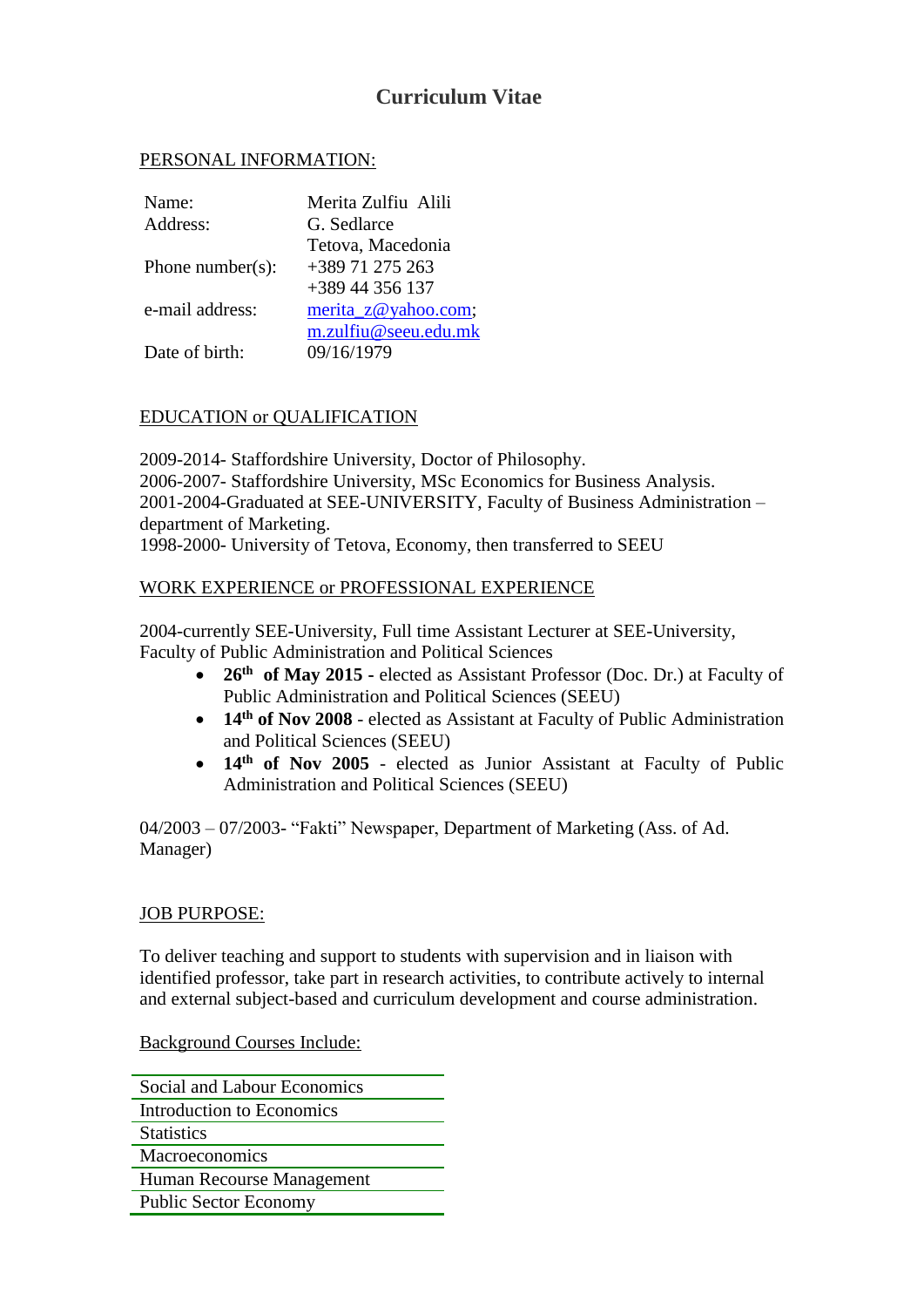## TRAININGS/CONFERENCES/WORKSHOPS:

2015 (9-14 August, Prague) - Career Integration Fellowship **(**CIF) training.

2015 (27 -29 May, Split-Hyar, Croatia). Participation in 11<sup>th</sup> International Conference Challenges of Europe: Growth, competitiveness and inequality. Presentation of the paper: "An Empirical Investigation of the Role of FDI on Wage Inequality in Transition Economies".

2015 (30 April to 02 May, Kuşadası, İzmir, Turkey) - Participation in 4th World Conference on Business, Economics and Management (BEM-2015). Presentation of the paper: "An Empirical Investigation of the Effects of Foreign Direct Investment on the Skill Intensity of Host Country Employment".

2012 (23-26 September, Istanbul)-Participation in International Balkan Congress, presentation of the paper: "The Impact of Foreign Ownership on Labour Market Inequality in Macedonia".

2012 ( 11-13 May, Sofia)-Participation in EBEEC 2012 conference, presentation of the paper: "An Empirical Investigation of the Effects of Foreign Direct Investment on the Skill Intensity of Host Country Employment".

2012 (16 March, London)-Participation in MET seminar, presentation of the paper: "Foreign Ownership and Wage Inequality in Macedonia".

2011 (9-10 December, Tirana)-Participation in "Economic & Social Challenges 2011- "Globalization and Sustainable Development" conference, presentation of the paper: "The Impact of Foreign Ownership on Labour Market Inequality in Macedonia".

2010 (16-18 January, Prague, Czech Republic)-Participation in the Eleventh Annual Global Development Conference: Regional and Global Integration: Quo Vadis?

2009 (6-9 April, Antalya,Turkey)- Ankara University International Conference on Marketing and Entrepreneurship, AUMEC 2009, presentation of the paper "Foreign Direct Investment (FDI) and Sustainable Development in Transition Countries: Case of Macedonia".

2009 (3-5 February, Kuwait City, Kuwait)- The Global Development Network's 10th Annual Conference on "Natural Resources and Development" was hosted by the Arab Fund for Economic and Social Development (AFESD) at their headquarters in Kuwait City. In this conference I served as a Technical Advisor of the Selection Committee for the theme of the "Foreign Direct Investment and Natural Resources" of the 2008 Awards and Medals Competition.

2008 (23-27 November, Budapest, Hungary)-Ethnic Diversity and Inclusion in the Local Public Policy Process Workshop of the 4<sup>th</sup> MMCP Diversity Management Training Jamboree.

2008 - two Short Courses on Methodology for Social Scientists organized by GDN /CERGE-EI in Prague. Namely, Time-Series Econometrics (21-25 April 2008), and Survey and Sampling Design (28 April - 02 May 2008).

2007 (19 to 25 November, Skopje-Ohrid) –workshop "Macedonia: Security Sector Reform. Between Post-Conflict Peace Building and EU Integration".